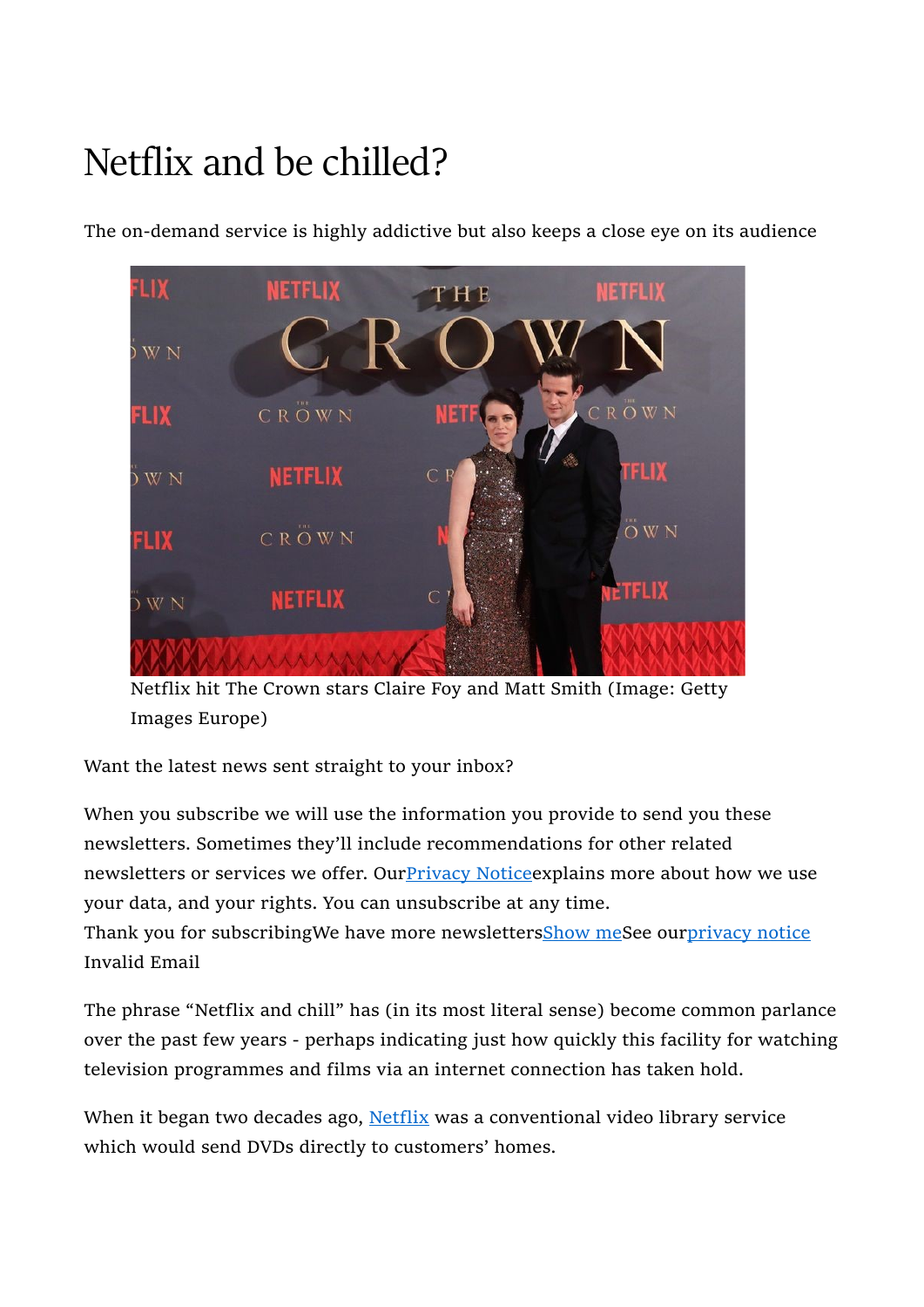Now, for a starting fee of  $E_5.99$  a month in the UK, viewers pay for access to a vast collection of titles including original content such as the ground-breaking dramas House of Cards and The Crown.

The beauty of the service is very simple: it allows the audience to watch content wherever and whenever it wants, crucially free from the intrusions of advertising.

It can also be a highly addictive process. Whole series are available to watch in one go (perfect for the instant gratification generation?), which means that as soon you have finished watching one episode of your favourite show you can watch the next.

Subscribers will be aware that Netflix actively encourages users to want more and more, as a countdown timer to the intriguing next episode is placed at the bottom of the screen just as the present one is finishing.

Hence the phrase "binge watching" which is, believe me, becoming just as much of an issue in student culture as binge drinking. In recent times, latecomers to my 9.00am seminars are dishevelled and distracted, not because of last night's shots but because they've been up until the early hours ingesting Stranger Things.

And of course, Netflix is watching, recording and adapting to what everything audience is watching.

This has come as a surprise to some people - despite the company's privacy policy being pretty transparent about its collection of information on the use of their websites and applications. It's also upfront about allowing advertising companies access to that data.

I've written elsewhere about this being common practice. The fact is, as HV Jagadish, professor of engineering and computer science notes, all our networked devices have the ability to spy on our every move and communicate in ways which we may not want them to.

## MORE:You think your gadgets serve you - but they may be serving others

But when this is made clear to us, we just don't like it.

Just this week, Netflix US posted a tweet which read:

To which academic and science writer, Ben Goldacre responded:

Though it's clear that Netflix's tweet was intended to amuse rather than offend it does highlight what information can be mined and how specific it can be.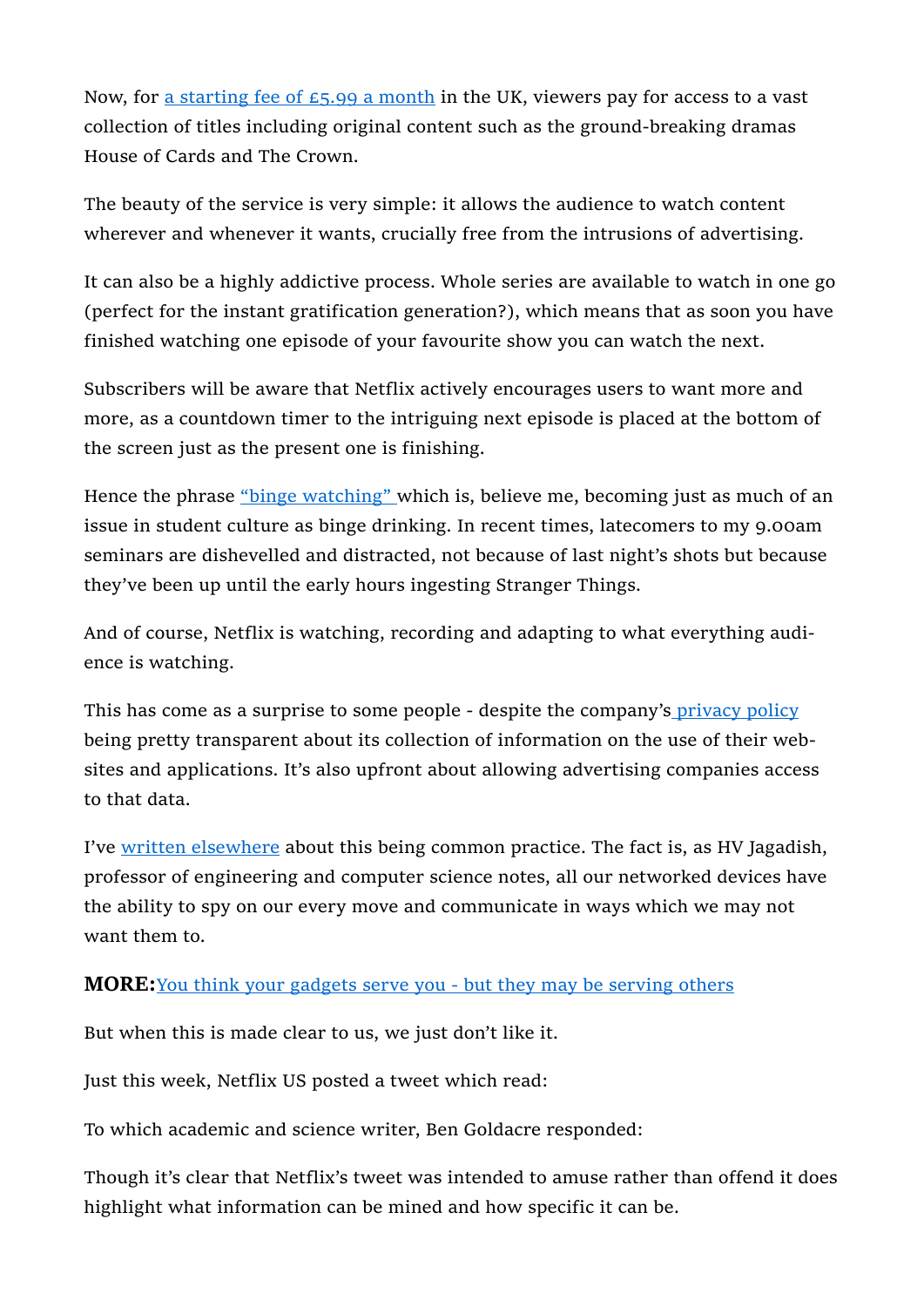As my colleague and co-director of Cardiff University's Data Justice Lab Joanna Redden has written: people are being negatively affected by the uses of "big data' whether it's through discrimination (where "algorithmically driven systems offer, deny or mediate access to services or opportunities to people differently") or data breaches where identity theft, blackmail, and reputational damage can occur.

Meanwhile, Netflix goes from to strength to strength as the shift from viewing television content traditionally to on-demand continues apace.

The Guardian reported in July that the company was valued at  $$78bn$  (£60bn), making it worth "almost nine times as much as the UK's ITV and 1.5 times bigger than Rupert Murdoch's 21st Century Fox."

According to its own promotion, it's now the world's leading internet entertainment service, with nearly 110 million members in over 190 countries – all enjoying more than 140 million hours of TV shows and movies per day.

With these figures and such growth, perhaps it should be "Netflix and be chilled".

## The Daily Mail versus the BBC – an eternal battle

On Sunday, the MailOnline reported that the over the Christmas period last year the BBC "racked up" nearly £13,000 on taxis for workers in just three days.

James Price, from the TaxPayers' Alliance, was quoted as saying: "Transport is difficult on Christmas Day, and no-one relishes working it, but these high costs are indicative of the BBC's attitude towards spending."

Well, fair enough. But perhaps the BBC's Home Affairs Correspondent Daniel Sandford had it right when he responded that workers who have to get to work when there is no public transport (eg Christmas Day) sometimes use minicabs (NOT London taxis.)

In his view, this was an idiotic, daft story from increasingly daft newspaper.

This being the Mail, the bigger story was actually alleging BBC profligacy and the corporation's misuse of licence fee payer's money.

The report also took the opportunity to mention how much stars such as Gary Lineker were paid. Lineker, by the way, is frequently in the Mail's crosshairs, partly as a result of his anti-Brexit views and what the paper sees as his left-wing take on global politics.